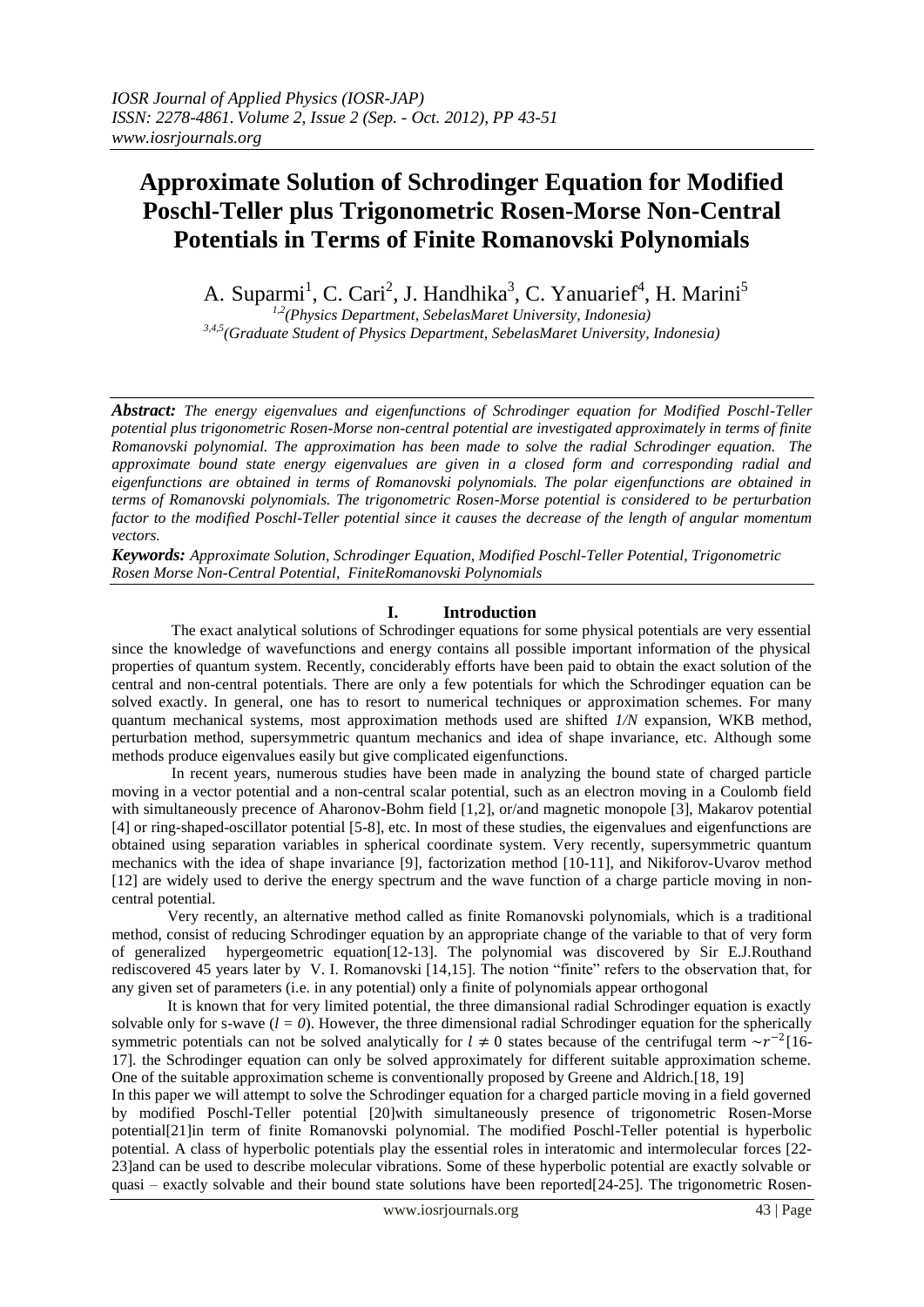Morse potential proposed by N. Rosen and P.M. Morse [21] in 1932. Trigonometric Rosen-Morse potential was used to describe the essential of the QCD quark-gluon dynamics in the regime suited of the asymptotical freedom of the quarks [26-28]. The approximate bound state solution for modified Poschl-Teller and trigonometric Rosen-Morse potentials have also been studied for *l*-state solution [19, 27,29].

This paper is organized as follows. In section 2, we review the finite Romanovski polynomials briefly. In section 3, we find the bound state energy solution and radial wave function from the solution of the radial Schrodinger equation, and the angular wave functions are derived in section 4. A brief conclusion is presented in section 5.

## **II. Review of formulas for finite Romanovski Polynomials**

The one-dimensional Schrodinger equation of any shape invariant potential can be reduced into hypergeometric of confluent hypergeometric type differential equation by suitable variable transformation [15- 16]. The hypergeometric type differential equation, which can be solved using finite Romanovski polynomials that was developed by Romanovski [12, 14,15]is presented as

$$
\sigma \frac{\partial^2 y_n}{\partial s^2} + \tau \frac{\partial y_n}{\partial s} + \lambda y_n = 0 \tag{1}
$$

(4)

where  $\sigma(s) = as^2 + bs + c$ ;  $\tau = ds + e$  and  $-\{n(n-1) + 2n(1-p)\} = \lambda = \lambda_n$ (2) Equation (1) is described in the textbook by Nikiforov-Uvarov where it is cast into self adjoint form and its weight function ,*w(s)* , satisfies the so called Pearson differential equation

$$
\frac{d(\sigma(s)w(s))}{ds} = \tau(s)w(s) \tag{3}
$$

The weight function is obtained by solving the Pearson differential equation, that is

$$
w(s) = \exp[\mathcal{L} \int \frac{(d-2a)s + (e-b)}{as^2 + bs + c} ds]
$$

 $x(t) = \frac{c_1 t_1}{a_1 s^2 + b_1 + c}$  as  $x(t)$ <br>The corresponding polynomials are classified according to the weight function, and are built up from the Rodrigues representation as

$$
y_n = \frac{1}{w(s)} \frac{d^n}{ds^n} \{ (as^2 + bs + c)^n w(s) \}
$$
 (5)

For Romanovski polynomial, the values of parameters in equation (4) are:

$$
a = 1, b = 0, c = 1, d = 2(1-p)
$$
 and  $e = q$  with  $p > 0$  (6)  
By inserting equation (6) into equation (4) we obtain the weight function  

$$
w(s) = \exp[\sqrt[3]{\frac{(d-2a)s + (c-b)}{as^2 + bs + c}} = \exp[\sqrt[3]{\frac{(2-2p-2)s + q}{s^2 + 1}} ds]
$$

(7)

 $w(s) = (1 + s^2)^{-p} e^{q \tan^{-1}(s)}$ 

This weight function first reported by Routh [15] and then by Romanovski. The polynomial associated with equation (7) are named after Romanovski and will be denoted by  $R_n^{(p,q)}(s)$ . Due to the decrease of the weight function by  $s^{-2p}$ , integral of the type

 $\int_{-\infty}^{\infty} w^{(p,q)} R_m^{(p,q)}(s) R_{m'}^{(p,q)}(s) ds$  (8) will be convergent only if  $m' + m < 2p - 1$  (9)

This means that only a finite number of Romanovski polynomials are orthogonal.

 The differential equation satisfied by Romanovski Polynomial obtained by inserting equations (2) and (6) into equation (1) is

$$
(1+s^2)\frac{\partial^2 R_n^{(p,q)}(s)}{\partial s^2} + \{2s(-p+1)+q\}\frac{\partial R_n^{(p,q)}(s)}{\partial s} - \{n(n-1)+2n(1-p)\}R_n^{(p,q)}(s) = 0
$$
 (10)

where  $y_n = R_n^{(p,q)}(s)$ . The Schrodinger equation of the potential of interest will be reduced into the form which is similar to equation (10) by an appropriate transformation of variable,  $r = f(s)$ , and by introducing a new wave function which is given as

$$
\psi(r) = g_n(s) = (1 + s^2)^{\frac{\beta}{2}} e^{-\frac{\alpha}{2} \tan^{-1} s} D_n^{(\beta, \alpha)}(s)
$$
\nThe eigen function in equation (11) is the solution of Schrodinger equation for potential interest where

\n
$$
D_n^{(\beta, \alpha)}(s) = R_n^{(p, q)}(s)
$$
\n(12)

The Romanovski polynomials obtained from Rodrigues formula with the weight function in equation (5) is expressed as

$$
R_n^{(p,q)}(s) = D_n^{(\beta,\alpha)}(s) = \frac{1}{(1+s^2)^{-p}e^{qta n^{-1}(s)}}\frac{d^n}{ds^n} \{(1+s^2)^n(1+s^2)^{-p}e^{qta n^{-1}(s)}\}
$$
(13)

If the wave function of the nth level in equation (11) is rewritten as

$$
\psi_n(r) = \frac{1}{\sqrt{\frac{df(s)}{ds}}} (1+s^2)^{\frac{-p}{2}} e^{\frac{q}{2} \tan^{-1}(s)} R_n^{(p,q)}(s)
$$
\n(14)

then the orthogonality integral of the wave functions expressed in equation (14) gives rise to orthogonality integral of the finite Romanovski polynomials, that is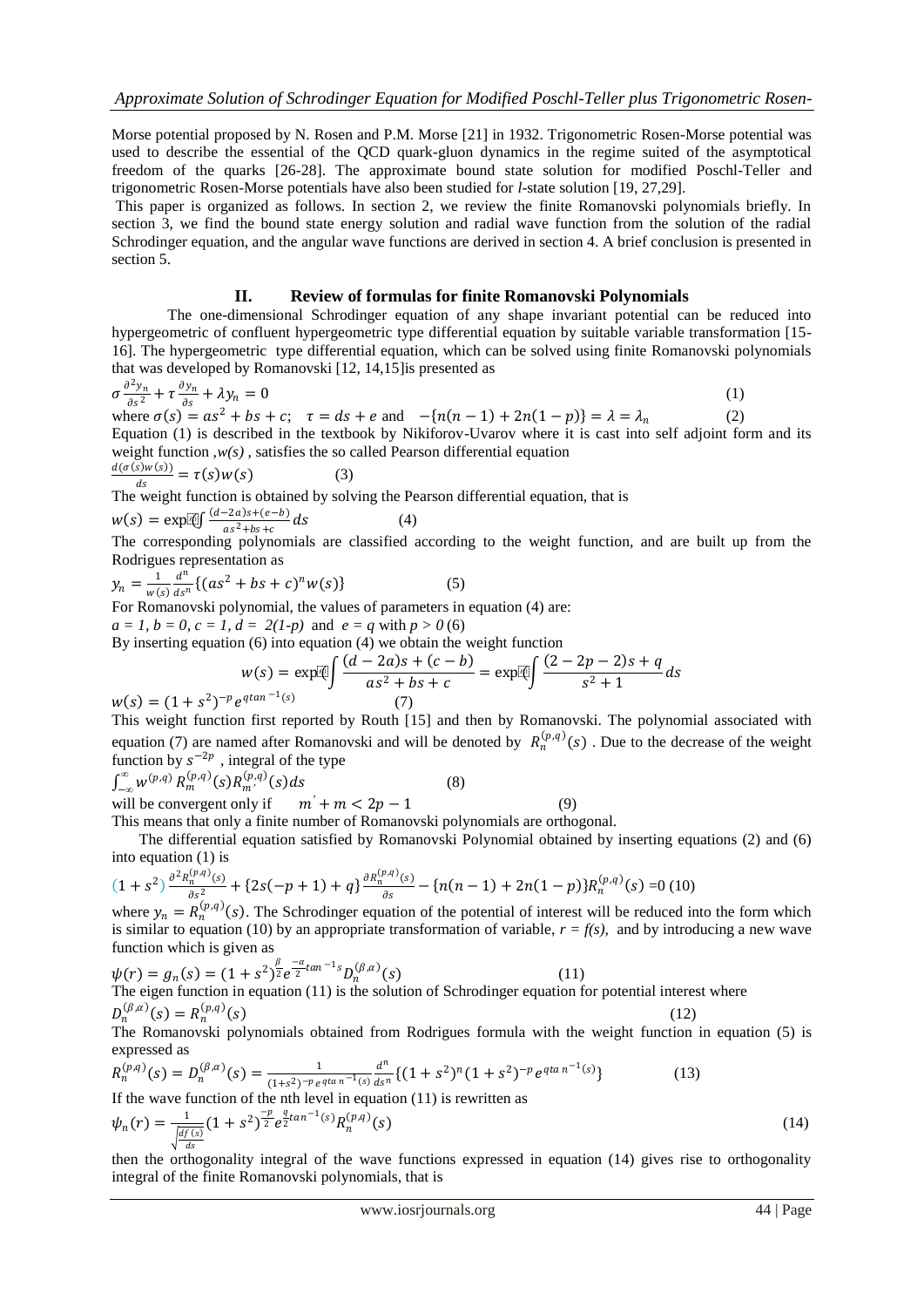$\int_0^\infty \psi_n(r) \psi_{n'}(r) dr =$  $\int_0^{\infty} \psi_n(r) \psi_{n'}(r) dr = \int_{-\infty}^{\infty} w^{(p,q)} R_n^{(p,q)}(s) R_{n'}^{(p,q)}$  $(s)ds$  (15)

In this case the values of  $p$  and  $q$  are not n-dependence where n is the degree of polynomials. However, if equation (9) is not fulfilled then the Romanovskipolynomials is infinity [15].

## **III. Solution of the Schrodinger Equation for Hyperbolic Poschl-Teller-Trigonometric Poschl-Teller Non-Central Potential using Romanovski Polynomials**

Modified Poschl-Teller potential plus trigonometric Rosen Morse non-central potential is the potential where both potentials present simultaneously in the quantum system. This non-central potential is expressed as

$$
V(r,\theta) = \frac{\hbar^2}{2M\gamma^2} \left( \frac{\varkappa(\kappa-1)}{\sinh^2 \frac{r}{\gamma}} - \frac{\lambda(\lambda+1)}{\cosh^2 \frac{r}{\gamma}} \right) + \frac{\hbar^2}{2\mu r^2} \left( \frac{v(v+1)}{\sin^2 \theta} - 2\mu \cot \theta \right)
$$
  
where  $\lambda > \varkappa - 1$ ;  $0 \le r \le \infty$ ,  $v > 1, \mu > 1$ ,  $0 \le \theta \le \frac{\pi}{2}$  (16)

2 The three dimensional Schrodinger equation for hyperbolic Poschl-Teller – trigonometric Rosen-Morse noncentral potential is written as

$$
-\frac{\hbar^2}{2M} \left\{ \frac{1}{r^2} \frac{\partial}{\partial r} \left( r^2 \frac{\partial}{\partial r} \right) + \frac{1}{r^2 \sin \theta} \frac{\partial}{\partial \theta} \left( \sin \theta \frac{\partial}{\partial \theta} \right) + \frac{1}{r^2 \sin^2 \theta} \frac{\partial^2}{\partial \varphi^2} \right\} \psi(r, \theta, \varphi) + \left\{ \frac{\hbar^2}{2M\gamma^2} \left( \frac{\varkappa (\kappa - 1)}{\sin \hbar^2} - \frac{\lambda (\lambda + 1)}{\cosh^2 \varphi} \right) + \frac{\hbar^2}{2Mr^2} \left( \frac{\nu (\nu + 1)}{\sin^2 \theta} - \frac{\lambda (\nu + 1)}{2Mr^2} \right) \right\} \psi(r, \theta, \varphi) + \left\{ \frac{\hbar^2}{2Mr^2} \left( \frac{\varkappa (\kappa - 1)}{\sin \hbar^2} - \frac{\lambda (\lambda + 1)}{\cosh^2 \varphi} \right) + \frac{\hbar^2}{2Mr^2} \left( \frac{\nu (\nu + 1)}{\sin^2 \theta} - \frac{\lambda (\nu + 1)}{2Mr^2} \right) \right\} \psi(r, \theta, \varphi) + \left\{ \frac{\hbar^2}{2Mr^2} \left( \frac{\varkappa (\kappa - 1)}{\sin \hbar^2} - \frac{\lambda (\lambda + 1)}{\cosh^2 \varphi} \right) + \frac{\hbar^2}{2Mr^2} \left( \frac{\nu (\nu + 1)}{\sin^2 \theta} - \frac{\lambda (\nu + 1)}{2Mr^2} \right) \right\} \psi(r, \theta, \varphi) + \left\{ \frac{\hbar^2}{2Mr^2} \left( \frac{\varkappa (\kappa - 1)}{\sin \hbar^2} - \frac{\lambda (\lambda + 1)}{\cosh^2 \varphi} \right) + \frac{\hbar^2}{2Mr^2} \left( \frac{\nu (\nu + 1)}{\sin^2 \theta} - \frac{\lambda (\nu + 1)}{2Mr^2} \right) \right\} \psi(r, \theta, \varphi) + \left\{ \frac{\hbar^2}{2Mr^2} \left( \frac{\varkappa (\kappa - 1)}{\sin \hbar^2} - \frac{\lambda (\lambda + 1)}{\cosh^2 \varphi} \right) + \frac{\hbar^2}{2Mr^2} \
$$

Equation (17) is solved using separation variable method since the non-central potential is separable. By setting  $\psi(r, \theta, \varphi) = R(r)P(\theta)\Phi(\varphi)$  in equation (17) we obtain

$$
\frac{1}{R}\frac{\partial}{\partial r}\left(r^2\frac{\partial R}{\partial r}\right) - \frac{r^2}{\gamma^2}\left(\frac{\varkappa(\varkappa - 1)}{\sinh^2\frac{r}{\gamma}} - \frac{\lambda(\lambda + 1)}{\cosh^2\frac{r}{\gamma}}\right) + \frac{2M}{\hbar^2}Er^2 = -\frac{1}{p_{\sin\theta}}\frac{\partial}{\partial \theta}\left(\sin\theta\frac{\partial P}{\partial \theta}\right) - \frac{1}{\sin^2\theta}\frac{1}{\phi}\frac{\partial^2\Phi}{\partial\phi^2} + \left(\frac{\nu(\nu + 1)}{\sin^2\theta} - 2\mu\cot\theta\right) = (18)
$$

From equation (18) we obtain radial and angular Schrodinger equations as

$$
\frac{1}{r^2}\frac{\partial}{\partial r}\left(r^2\frac{\partial R}{\partial r}\right) - \frac{1}{r^2}\left(\frac{\varkappa(\varkappa - 1)}{\sinh^2\frac{r}{\gamma}} - \frac{\lambda(\lambda + 1)}{\cosh^2\frac{r}{\gamma}}\right)R + \frac{2M}{\hbar^2}ER - \frac{l(l+1)}{r^2}R = 0\tag{19}
$$

$$
\frac{1}{\sin\theta} \frac{\partial}{\partial \theta} \left( \sin\theta \frac{\partial P}{\partial \theta} \right) - \frac{m^2 P}{\sin^2\theta} - \left( \frac{v(v+1)}{\sin^2\theta} - 2\mu \cot\theta \right) P + l(l+1)P = 0
$$
\nwhere we have set 
$$
\frac{1}{\Phi} \frac{\partial^2 \Phi}{\partial \varphi^2} = -m^2
$$
 that gives azimuthal wave function as

$$
\Phi = \frac{1}{\sqrt{2\pi}} e^{im\varphi}, \, m = 0, \pm 1, \pm 2, \pm 3, \dots \tag{21}
$$

## **3.1 The Solution of Angular Schrodinger Equation**

The polar part of the Schrodinger equation expressed in equation (20) is rewritten as  
\n
$$
\frac{\partial^2 P(\theta)}{\partial \theta^2} + \cot \theta \frac{\partial P(\theta)}{\partial \theta} - \left(\frac{v(v+1)+m^2}{\sin^2 \theta} - 2\mu \cot \theta\right) P(\theta) + l(l+1)P(\theta) = 0
$$
\n(22)  
\nTo solve equation (22) we introduce a new variable  $\cot \theta = s$  and equation (22) change into  
\n
$$
((1 + s^2) \frac{\partial^2 P}{\partial s^2} + s \frac{\partial P}{\partial s} - \left\{ (v(v+1) + m^2) - \frac{2\mu x}{(1+s^2)} - \frac{l(l+1)}{(1+s^2)} \right\} P = 0
$$
\n(23)  
\nEquation (23) is solved in terms of Romanowski polynomialby setting  
\n
$$
P(\theta) = g_n(s) = (1 + s^2) \frac{\beta}{2} e^{\frac{-\alpha}{2} \tan^{-1} s} D_n^{(\beta, \alpha)}(s),
$$

$$
P(\theta) = g_n(s) = (1 + s^2)^{\frac{\nu}{2}} e^{-\frac{\alpha}{2} \tan^{-1} s} D_n^{(\beta, \alpha)}(s), \qquad 0 < s < \infty \tag{24}
$$

By inserting equation (24) into equation (23) we obtain

$$
(1+s^2)\frac{\partial^2 D}{\partial s^2} + \left\{s(2\beta+1) - \alpha\right\}\frac{\partial D}{\partial s} - \left\{\frac{\beta s\alpha - \frac{\alpha^2}{4} + \beta^2 - \frac{\alpha s}{2} - \beta - 2\mu s - l(l+1)}{1+s^2} + \nu(\nu+1) + m^2 - \beta^2 - \beta + \beta\right\}D = 0 \quad (25)
$$
  
Equation (25) reduces to differential equation satisfied by Romanowski polynomials

$$
(1+s^2)\frac{\partial^2 D}{\partial s^2} + \{s(2\beta+1) - \alpha\}\frac{\partial D}{\partial s} - \{v(v+1) + m^2 - \beta^2\}D = 0
$$
\n(26)

$$
\text{for } \beta s\alpha - \frac{\alpha^2}{4} + \beta^2 - \frac{\alpha s}{2} - \beta - 2\mu s - l(l+1) = 0
$$
\n
$$
\text{By comparing equations (10) and (26) we obtain}
$$
\n
$$
\text{(27)}
$$

 $(2\beta + 1) = 2(-p + 1)$ ;  $\alpha = -q$ and $v(v + 1) + m^2 - \beta^2 = n(n - 1) + 2n(1 - p)$  (28) From equation (27) we have

$$
-\frac{\alpha^2}{4} + \beta^2 - \beta - l(l+1) = 0; \quad \beta\alpha - \frac{\alpha}{2} - 2\mu = 0
$$
\n(29)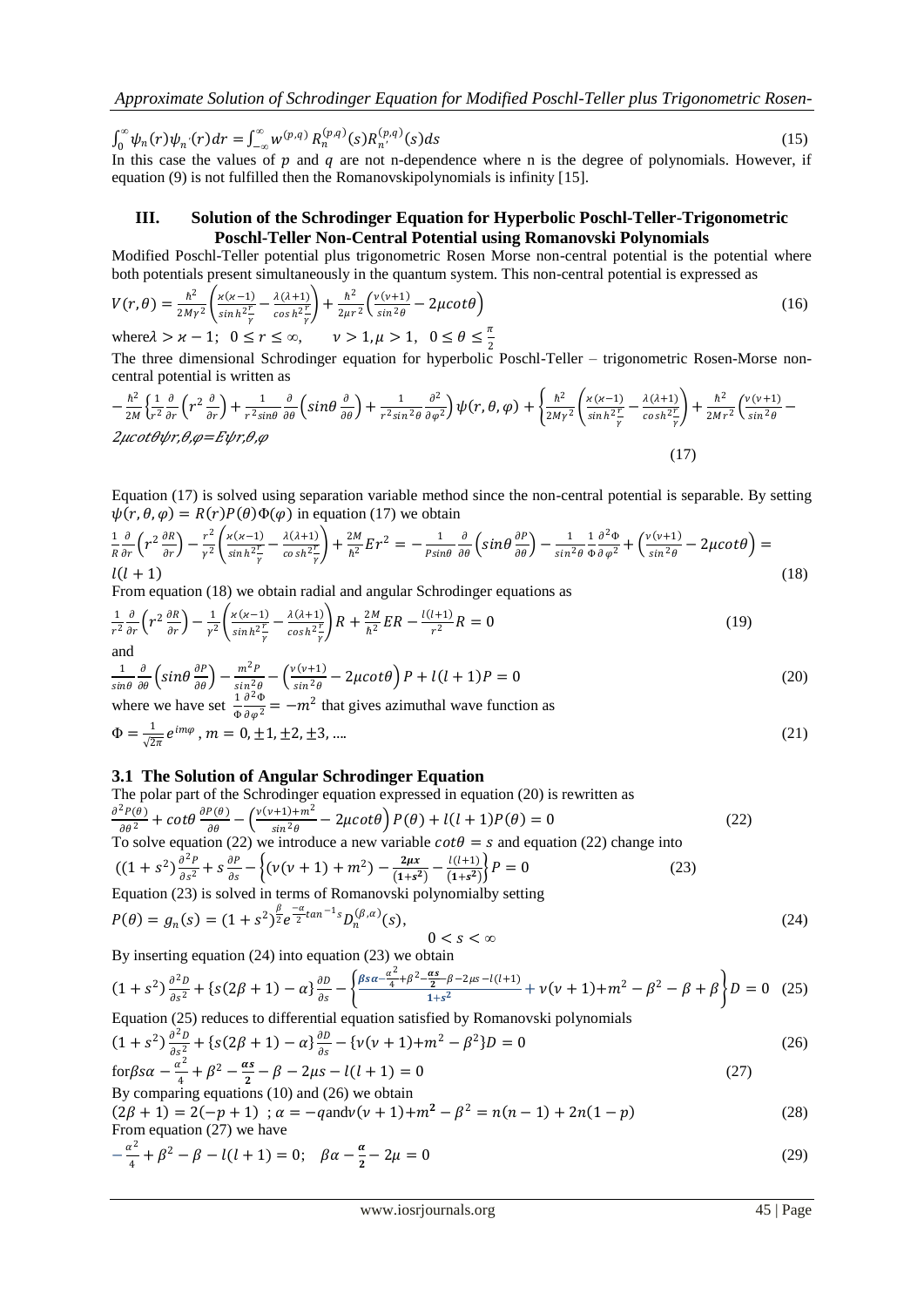*Approximate Solution of Schrodinger Equation for Modified Poschl-Teller plus Trigonometric Rosen-*

that give 
$$
\alpha^2 = -2\left(l + \frac{1}{2}\right)^2 \pm 2\sqrt{\left(l + \frac{1}{2}\right)^4 + 4\mu^2}
$$
  
and  $(\beta - \frac{1}{2})^2 = \frac{2\mu^2}{-\left(l + \frac{1}{2}\right)^2 \pm \sqrt{\left(l + \frac{1}{2}\right)^4 + 4\mu^2}}$  (31)

$$
-(t+2) \pm \sqrt{(t+2)} + 4\mu
$$
  
Using equation (28) we obtain

$$
p = -\beta + \frac{1}{2} \; ; \; q = -\alpha \tag{32}
$$
  
and 
$$
v(v + 1) + m^2 = (\beta + n)^2 \tag{33}
$$
  
Then from equation (32) we get

Then from equation (33) we get  
\n
$$
\beta - \frac{1}{2} = \sqrt{\nu(\nu + 1) + m^2} - n - \frac{1}{2}
$$
\n(i)

$$
\left(\beta - \frac{1}{2}\right) = -\sqrt{\nu(\nu + 1) + m^2} - n - \frac{1}{2}
$$
\nBy using equations (29) with (34) or with (35) we obtain

$$
\alpha_n = \frac{2\mu}{\sqrt{\nu(\nu+1) + m^2 - n - \frac{1}{2}}} \tag{36}
$$

$$
\text{or}\n\alpha_n = -\frac{2\mu}{\sqrt{\nu(\nu+1)+m^2+n+\frac{1}{2}}}\n\tag{37}
$$
\n
$$
\text{From equations (34), (35), and (31) we obtain}
$$

 $2\mu^2$ 

$$
\left(\sqrt{\nu(\nu+1)+m^2}-n-\frac{1}{2}\right)^2 = \frac{2\mu^2}{-\left(l+\frac{1}{2}\right)^2 \pm \sqrt{\left(l+\frac{1}{2}\right)^4 + 4\mu^2}}
$$
\n
$$
\text{or}\left(-\sqrt{\nu(\nu+1)+m^2}-n-\frac{1}{2}\right)^2 = \frac{2\mu^2}{\sqrt{\left(l+\frac{1}{2}\right)^4 + 4\mu^2}}
$$
\n
$$
(39)
$$

To have more physical meaning, the value of 
$$
\beta
$$
 and  $\alpha$  that satisfies the system are expressed in equation (35)

and (37) therefore the value of *l* that satisfies the system is obtained from equation (39) given as\n
$$
\sqrt{\frac{1}{l}}
$$

$$
l + \frac{1}{2} = \sqrt{\left(\sqrt{v(v+1) + m^2} + n + \frac{1}{2}\right)^2 - \frac{\mu^2}{\left(\sqrt{v(v+1) + m^2} + n + \frac{1}{2}\right)^2}}
$$
(40)

The weight function obtained from equations (7), (32), (35) and (37) is given as

$$
w^{\left(-\beta + \frac{1}{2}, -\alpha\right)} = (1 + s^2)^{\beta_n - \frac{1}{2}} e^{-\alpha_n \tan^{-1} s}
$$
\nUsing equations (13) and (41) we obtain the Romanowski polynomials given as

\n
$$
n^{\left(\beta, \alpha\right)} \leftarrow n^{\left(\beta, \alpha\right)} \left(\alpha + \frac{1}{2}, \alpha + \frac{1}{2}, \alpha + \frac{1}{2}, \alpha + \frac{1}{2}\right)
$$
\n(41)

$$
R_n^{(p,q)}(s) = D_n^{(\beta,\alpha)}(s) = \frac{1}{w^{\left(-\beta + \frac{1}{2}, -\alpha\right)}} \frac{u}{ds^n} \{ (1+s^2)^n w^{\left(-\beta + \frac{1}{2}, -\alpha\right)}(s) \}
$$

$$
or R_n^{\left(-\beta + \frac{1}{2}, -\alpha\right)}(s) = \frac{1}{(1+s^2)^{\beta n - \frac{1}{2}} e^{-\alpha_n \tan^{-1}s} d s^n} \{ (1+s^2)^{\beta n - \frac{1}{2} + n} e^{-\alpha_n \tan^{-1}s} \}
$$
(42)

The angular wave function obtained from equations (11) and (42) is given as

$$
P_n(\theta = \cot^{-1}s) = g_n(s) = (1+s^2)^{\frac{\beta_n}{2}} e^{-\frac{\alpha_n}{2} \tan^{-1}s} R_n^{\left(-\beta + \frac{1}{2}, -\alpha\right)}(s)
$$
\nThe orthogonality integral of Schrödinger wave function can not give rise to the orthogonality integral of the

 The orthogonality integral of Schrodinger wave function can not give rise to the orthogonality integral of the Romanovski polynomial since the weight function is a function of the degree of the polynomial, n.

$$
\int P_n(\theta) P_{n'}(\theta) sin\theta d\theta = \int (1+s^2)^{\frac{\beta_n+\beta_n}{2}} \frac{1}{2} e^{-\frac{(\alpha_n+\alpha_n)}{2}tan^{-1}(s)} R_n^{(-\beta+\frac{1}{2},-\alpha)}(s) R_{n'}^{(-\beta+\frac{1}{2},-\alpha)}(s) \frac{ds}{1+s^2} \neq \int (1+s^2)^{\beta_n-\beta} \frac{1}{2} R_n^{(-\beta+\frac{1}{2},-\alpha)}(s) R_{n'}^{(-\beta+\frac{1}{2},-\alpha)}(s) R_{n'}^{(-\beta+\frac{1}{2},-\alpha)}(s) R_{n'}^{(-\beta+\frac{1}{2},-\alpha)}(s) R_{n'}^{(-\beta+\frac{1}{2},-\alpha)}(s) R_{n'}^{(-\beta+\frac{1}{2},-\alpha)}(s) R_{n'}^{(-\beta+\frac{1}{2},-\alpha)}(s) R_{n'}^{(-\beta+\frac{1}{2},-\alpha)}(s) R_{n'}^{(-\beta+\frac{1}{2},-\alpha)}(s) R_{n'}^{(-\beta+\frac{1}{2},-\alpha)}(s) R_{n'}^{(-\beta+\frac{1}{2},-\alpha)}(s) R_{n'}^{(-\beta+\frac{1}{2},-\alpha)}(s) R_{n'}^{(-\beta+\frac{1}{2},-\alpha)}(s) R_{n'}^{(-\beta+\frac{1}{2},-\alpha)}(s) R_{n'}^{(-\beta+\frac{1}{2},-\alpha)}(s) R_{n'}^{(-\beta+\frac{1}{2},-\alpha)}(s) R_{n'}^{(-\beta+\frac{1}{2},-\alpha)}(s) R_{n'}^{(-\beta+\frac{1}{2},-\alpha)}(s) R_{n'}^{(-\beta+\frac{1}{2},-\alpha)}(s) R_{n'}^{(-\beta+\frac{1}{2},-\alpha)}(s) R_{n'}^{(-\beta+\frac{1}{2},-\alpha)}(s) R_{n'}^{(-\beta+\frac{1}{2},-\alpha)}(s) R_{n'}^{(-\beta+\frac{1}{2},-\alpha)}(s) R_{n'}^{(-\beta+\frac{1}{2},-\alpha)}(s) R_{n'}^{(-\beta+\frac{1}{2},-\alpha)}(s) R_{n'}^{(-\beta+\frac{1}{2},-\alpha)}(s) R_{n'}^{(-\beta+\frac{1}{2},-\alpha)}(s) R_{n'}^{(-\beta+\frac{1}{2},-\alpha)}(s) R_{n'}^{(-\beta+\frac{1}{2},-\alpha)}(s) R_{n'}^{(-\beta+\frac{
$$

Equation (41) shows that the orthogonality of Romanovski polynomials can not be produced from the orthogonality of wave function and so the Romnovski polynomials are infinite. Construction of Romanovski polynomial

The first four Romanovski polynomial are constructed using equation (39)

$$
R_0^{\left(-\beta + \frac{1}{2}, -\alpha\right)}(s) = 1\tag{45}
$$

$$
R_1^{\left(-\beta + \frac{1}{2}, -\alpha\right)}(s) = 2\left(\beta_1 + \frac{1}{2}\right)s - \alpha_1\tag{46}
$$

$$
R_2^{\left(-\beta + \frac{1}{2}, -\alpha\right)}(s) = \left\{4\left(\beta_2 + 1\frac{1}{2}\right)(\beta_2 + 1)s^2 - 4\alpha_2(\beta_2 + 1)s + \alpha_2^2 + 2\left(\beta_2 + 1\frac{1}{2}\right)\right\}
$$
(47)

$$
R_3^{\left(-\beta_3+\frac{1}{2},-\alpha_3\right)}(s) = 8\left(\beta_3+2\frac{1}{2}\right)(\beta_3+2)\left(\beta_3+1\frac{1}{2}\right)s^3 - 12\alpha_3\left(\beta_3+1\frac{1}{2}\right)(\beta_3+2)s^2 + 6\left\{\alpha_3^2+2\beta_3^2+12\beta_3^2+12\beta_3^2+12\beta_3^2+6\beta_3^2+13\right\}
$$
\n
$$
(48)
$$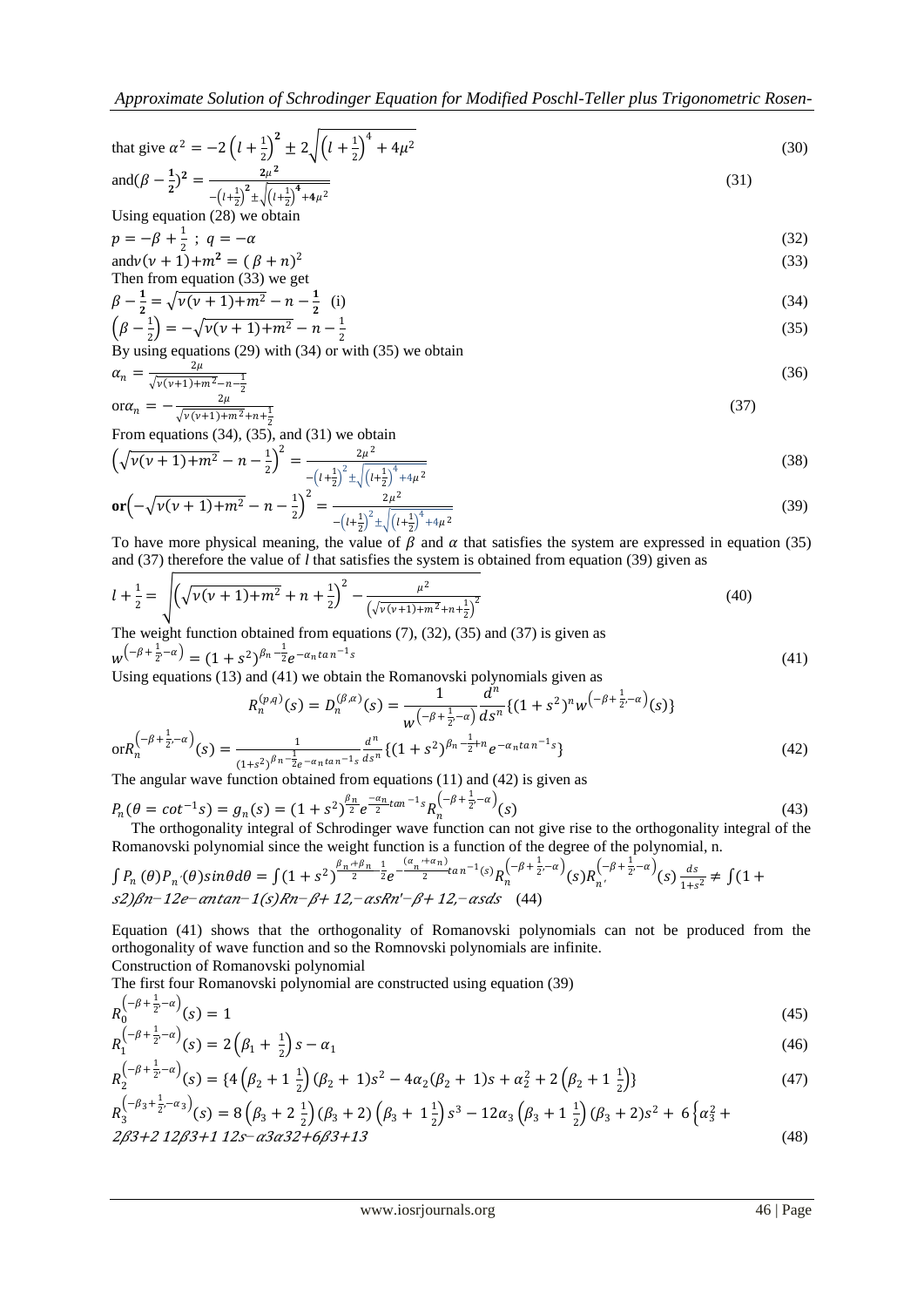The Romanovski polynomials expressed in equations (45-48) can be constructed manually or using computer programming with mathematica software. If Rosen-Morse noncentral potential is absent then

$$
\beta_n = -m - n \; ; \; \alpha_n = 0 \; l = \sqrt{\left(m + n_l + \frac{1}{2}\right)^2} - \frac{1}{2} = n_l + m
$$

and the angular wave functions reduce to associated Legendre polynomials, as shown in 1<sup>st</sup>, 5<sup>th</sup>, 6<sup>th</sup> rows in Table 1. The graphs of the angular wave function listed in the first four rows are shown in Figure 1.

**Table1. The Romanovski polynomials and its corresponding angular wave functions for modified Poschl-Teller plus Rosen-Morse non-central potential**

| N <sub>0</sub> | $n_{1}$ | m | $\boldsymbol{\nu}$ | $\mu$    |      | $R_n^{(-\beta + \frac{1}{2}, -\alpha)}(s)$ | Associated<br>Non-central<br>Legendre                                               |
|----------------|---------|---|--------------------|----------|------|--------------------------------------------|-------------------------------------------------------------------------------------|
|                |         |   |                    |          |      |                                            | Polynomials                                                                         |
|                |         |   | $\theta$           | $\theta$ |      | $-3 \cot\theta$                            | $-3sin\theta cos\theta$                                                             |
| 2              |         |   | 2                  | $\Omega$ | 3.65 | $-6.3 \cot\theta$                          | $-3(sin\theta)^{2.65}cos\theta$                                                     |
| 3              |         |   | 0                  | 2        | 1.4  | $-3 \cot\theta + 1.6$                      | $(-3 \cot\theta + 1.6)(\sin\theta)^2 e^{0.8\tan^{-1}(\cot\theta)}$                  |
| $\overline{4}$ |         |   | 2                  | 2        | 3.62 | $-6.3 \cot\theta + 0.96$                   | $(-6.3 \cos\theta)$                                                                 |
|                |         |   |                    |          |      |                                            | + $0.96\sin\theta$ )( $\sin\theta$ ) <sup>2.65</sup> $e^{0.48\tan^{-1}(cot\theta)}$ |
|                |         |   |                    | $\Omega$ |      | $-5 \cot\theta$                            | $-5(sin\theta)^2 cos\theta$                                                         |
| 6              |         |   |                    | 0        |      | $12cot^2\theta-3$                          | $3sin\theta(4cos^2\theta - sin^2\theta)$                                            |

The angular wave functions with/without the presence of trigonometric Rosen-Morse non-central potential are listed in Table 1. The first four of the angular momentum at the first four rows are graphed usingMathematica software as shown in Figure 1. The effect of the  $csc^2\theta$  term alone which assigned by the value of  $\beta$  to the associated Legendre function causes the change in direction and increase of the angular momentum vector in the interval  $0 < \theta < \pi$ . On the other hand the effect of cot $\theta$  term alone causes the decrease of the angular momentum vector in the interval  $0 < \theta < \frac{\pi}{2}$  $\frac{\pi}{2}$  but increases the angular momentum vector in the interval  $\frac{\pi}{2} < \theta <$  $\pi$ . This term is considered to be the perturbed factor to the original wave (spherical harmonics wave function). Figure 1shows that the shape of the angular wave function graphs do not change by the presence of the Rosen-Morse potential but change the length of the angular momentum vector. [27]



 $\left| Y_{1.4}^1 \right| = \left( -3 \cos \theta + 1.6 \sin \theta \right) \sin \theta e^{0.8 \tan^{-1} (\cot \theta)}$ orbital angular momentum eigen function *Ylm* and three dimensional polar representations of the absolute value of the angular function. (1a) The absent of Rosen-Morse non-central potential, the effect of  $csc^2\theta$  term causes the length of the angular momentum vector increases in (1b), the  $cot\theta$  term decreases the length of angular momentum vector of  $0 < \theta < \frac{\pi}{2}$ increases the length at  $\frac{\pi}{2} < \theta < \pi$ , and



**Figure (1d)** 

-1.5 -1 -0.5 o F  $0.5$   $\vdash$  $1 -$ 

Yml\*(cos(theta))

**Figure(1c)** 

-1.4 -1.2 -1 -0.8 -0.6  $-0.4$   $+1$  $-0.2$  |  $/$ 0  $0.2$   $\uparrow$ 0.4  $0.6$   $-$ 

Yml\*(cos(theta))

-2 -1.5 -1 -0.5 0 0.5 1 1.5 2

Yml\*sin(theta)\*sin(phi)

www.iosrjournals.org 47 | Page  $|Y_{3,62}^1| = (-6.3cos\theta + 0.96sin\theta)(sin\theta)^{2.65}e^{0.48tan^{-1}(cot\theta)}$ 

 $-0.6$ 

 $\frac{\pi}{2}$  but

 $\frac{\pi}{2}$ .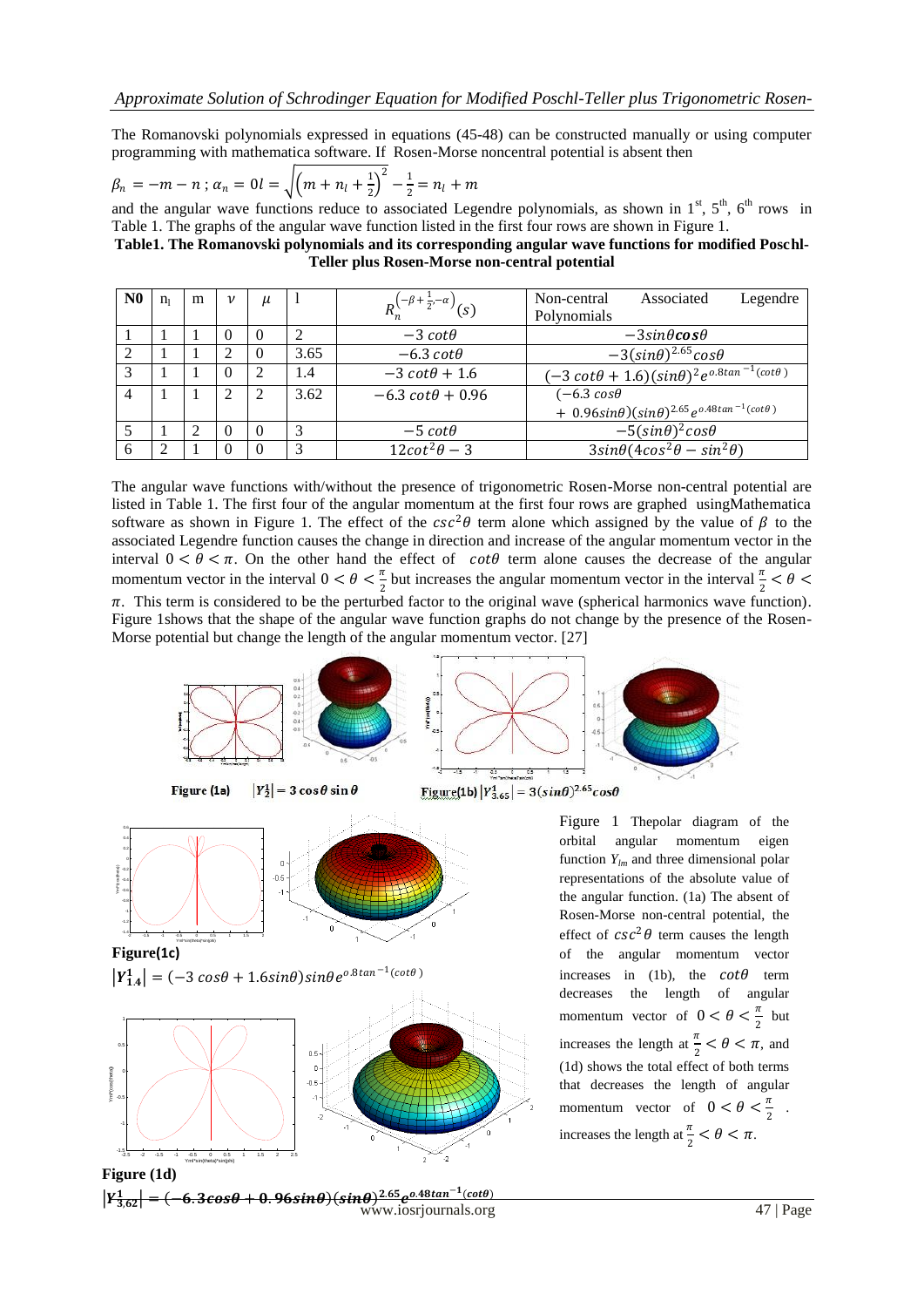### **3.2. Solution of radial Schrodinger equation**

To solve theradial Schrodinger equation in equation (19) we use the approximation value for centrifugal term<sup>[14-</sup> <sup>15]</sup>,  $\frac{1}{\sigma}$  $rac{1}{r^2} \cong \frac{1}{r^2}$  $rac{1}{\gamma^2}\left(d_0+\frac{1}{\sinh} \right)$  $\sinh^2\frac{r}{\gamma}$ for  $\frac{r}{\alpha} \ll 1$ , with  $d_0 = \frac{1}{12}$  $\frac{1}{12}$ . By setting R(r) =  $\frac{\chi(r)}{r}$  $\frac{(r)}{r}$ ,  $\epsilon^2 = -\frac{2m}{\hbar^2}$  $\frac{\epsilon m}{\hbar^2}E$  and by using the

approximation value for centrifugal term, equation (19) becomes

$$
\frac{d^2\chi(r)}{dr^2} - \left\{ \frac{\varkappa(\varkappa - 1) + l(l+1)}{r^2 \sinh^2 \frac{r}{\gamma}} - \frac{\lambda(\lambda + 1)}{\alpha^2 \cosh^2 \frac{r}{\gamma}} + \varepsilon^2 + \frac{l(l+1)d_0}{r^2} \right\} \chi(r) = 0
$$
\n(49)

By making a change of variable in equation (49),  $cosh \frac{2r}{l}$  $\frac{e}{\gamma} = ix$ , we have

 $(1 + x^2) \frac{\partial^2 x}{\partial x^2}$  $\frac{\partial^2 \chi}{\partial x^2} + x \frac{\partial \chi}{\partial x}$  $\frac{\partial \chi}{\partial x} + \left\{ \frac{\varkappa (\varkappa -1) + l(l+1) + \lambda (\lambda +1)}{2(1+x^2)} \right.$  $\frac{H(l+1)+\lambda(\lambda+1)}{2(1+x^2)} + \frac{x(x-1)+l(l+1)-\lambda(\lambda+1)}{2(1+x^2)}$  $\frac{1}{2(1+x^2)}$   $\int x - \frac{\gamma^2 \epsilon^2 + l(l+1)d_0}{4}$  $\left\{\frac{\chi(t+1) \mu_0}{4}\right\} \chi = 0$  (50)

To solve equation (50) in terms of Romanovski Polynomials, according to equation (11) we set the eigenfunction of the radial part as

$$
\chi(r) = g_n(x) = (1 + x^2)^{\frac{\beta}{2}} e^{\frac{-\alpha}{2} \tan^{-1} x} D_n^{(\beta, \alpha)}(x),
$$
  
with  $1 < i x < \infty$  (51)

By insertying equation (51) into equation (50) we have

$$
(1+x^2)\frac{\partial^2 D}{\partial x^2} + \{x(2\beta+1) - \alpha\}\frac{\partial D}{\partial x} - \left\{\frac{2\beta x\alpha - x\alpha - \frac{\alpha^2}{2} + 2\beta^2 - 2\beta - \{(x(x-1)+l(l+1) - \lambda(\lambda+1)\})ix - \{x(x-1)+l(l+1) + \lambda(\lambda+1)\}\}}{2(1+x^2)} + \frac{2(1+x^2)\alpha - \beta x\alpha - \frac{\alpha^2}{2} + \beta x\alpha - \frac{\alpha^2}{2} + \beta x\alpha - \frac{\alpha^2}{2} + \beta x\alpha - \frac{\alpha^2}{2} + \beta x\alpha - \frac{\alpha^2}{2} + \beta x\alpha - \frac{\alpha^2}{2} + \beta x\alpha - \frac{\alpha^2}{2} + \beta x\alpha - \frac{\alpha^2}{2} + \beta x\alpha - \frac{\alpha^2}{2} + \beta x\alpha - \frac{\alpha^2}{2} + \beta x\alpha - \frac{\alpha^2}{2} + \beta x\alpha - \frac{\alpha^2}{2} + \beta x\alpha - \frac{\alpha^2}{2} + \beta x\alpha - \frac{\alpha^2}{2} + \beta x\alpha - \frac{\alpha^2}{2} + \beta x\alpha - \frac{\alpha^2}{2} + \beta x\alpha - \frac{\alpha^2}{2} + \beta x\alpha - \frac{\alpha^2}{2} + \beta x\alpha - \frac{\alpha^2}{2} + \beta x\alpha - \frac{\alpha^2}{2} + \beta x\alpha - \frac{\alpha^2}{2} + \beta x\alpha - \frac{\alpha^2}{2} + \beta x\alpha - \frac{\alpha^2}{2} + \beta x\alpha - \frac{\alpha^2}{2} + \beta x\alpha - \frac{\alpha^2}{2} + \beta x\alpha - \frac{\alpha^2}{2} + \beta x\alpha - \frac{\alpha^2}{2} + \beta x\alpha - \frac{\alpha^2}{2} + \beta x\alpha - \frac{\alpha^2}{2} + \beta x\alpha - \frac{\alpha^2}{2} + \beta x\alpha - \frac{\alpha^2}{2} + \beta x\alpha - \frac{\alpha^2}{2} + \beta x\alpha - \frac{\alpha^2}{2} + \beta x\alpha - \frac{\alpha^2}{2} + \beta x\alpha - \frac{\alpha^2}{2} + \beta x\alpha - \frac{\alpha^2}{2} + \beta x\alpha - \frac{\alpha^2}{2} + \beta x\alpha - \frac{\alpha^2}{2} + \beta
$$

By comparing equation (52) and equation (10) we obtain

$$
-\left\{\left(x-\frac{1}{2}\right)^2 + l(l+1) + \left(\lambda + \frac{1}{2}\right)^2\right\} - \frac{\alpha^2}{2} + 2(\beta - \frac{1}{2})^2 = 0
$$
\n(53)

$$
-(\left(\varkappa - \frac{1}{2}\right)^{2} + l\left(l+1\right) - \left(\lambda + \frac{1}{2}\right)^{2}\right)i + 2\beta\alpha - \alpha = 0
$$
\n(54)

$$
(2\beta + 1) = 2(-p + 1)\alpha = -q
$$
  

$$
\frac{\gamma^2 \epsilon^2 + l(l+1)d_0}{4} - \beta^2 = n(n-1) + 2n\left(\beta + \frac{1}{2}\right)
$$
 (56)

and equation (52) becomes

To simplify the solution of equations (53)-(56) we set

$$
\left(x - \frac{1}{2}\right)^2 + l(l+1) = A, \left(\lambda + \frac{1}{2}\right)^2 = B
$$
  
and from equations (53) and (54) we obtain

$$
\alpha = \pm i \left( \sqrt{A} \mp \sqrt{B} \right) \text{and} \left( \beta - \frac{1}{2} \right) = \frac{(A-B)}{2\alpha} i = \frac{(A-B)}{\pm 2i \left( \sqrt{A} \mp \sqrt{B} \right)}
$$
(58)

To have more physical meaning the proper choice of the values of  $\alpha$  and  $\beta$  from equation (58) are

$$
\beta = \frac{\sqrt{A} - \sqrt{B} + 1}{2} = \frac{\sqrt{\left(x - \frac{1}{2}\right)^2 + l(l+1) - \lambda + \frac{1}{2}}}{2}
$$
\n
$$
\text{and}\alpha = i\left(\sqrt{A} + \sqrt{B}\right) = i\left(\sqrt{\left(x - \frac{1}{2}\right)^2 + l(l+1)} + \lambda + \frac{1}{2}\right)
$$
\n(59)

From equation (55) we obtain

$$
\beta = \frac{1}{2} - p \text{ or } p = -\beta + \frac{1}{2} \text{ and } \alpha = -q
$$
\nand from equation (56) and (61) we have

and from equation (56) and (61) we have  
\n
$$
\frac{-2ME}{\hbar^2} \frac{v^2}{4} = (\beta + n)^2 - \frac{l(l+1)d_0}{4}
$$
\n(62)

 $h^2$  4 (Fig. 2) 4<br>Thus the energy spectrum of the system obtained from equations (59) and (62) is

$$
E_n = -\frac{\hbar^2}{2M\gamma^2} \left\{ \left( \lambda - \sqrt{\left( \varkappa - \frac{1}{2} \right)^2 + l(l+1)} - \frac{1}{2} - 2n \right)^2 - l(l+1)d_0 \right\}
$$
\nThe energy spectrum in equation (62) reduces to the energy of modified Bosh! Tallor potential for  $l = 0$ , which

The energy spectrum in equation (63) reduces to the energy of modified Poschl-Teller potential for  $l = 0$  which is given as

$$
E_n = -\frac{\hbar^2}{2M\gamma^2} \{ (\lambda - \varkappa - 2n)^2 \}
$$
\n(64)

To determine the radial wave function of the system, firstly we find the weight function from equations (7), (59), (60) and (61) as

$$
w^{(p,q)} = w^{\left(-\beta + \frac{1}{2}, -\alpha\right)} = (1 + x^2)^{\frac{\left(\sqrt{A} - \sqrt{B}\right)}{2}} e^{-i\left(\sqrt{A} + \sqrt{B}\right) \tan^{-1} x}
$$
\n(65)

\nand its wave function expressed in Romanowski polynomials obtained from equations (13) and (65) is

and its wave function expressed in Romanovski polynomials obtained from equations (13) and (65) is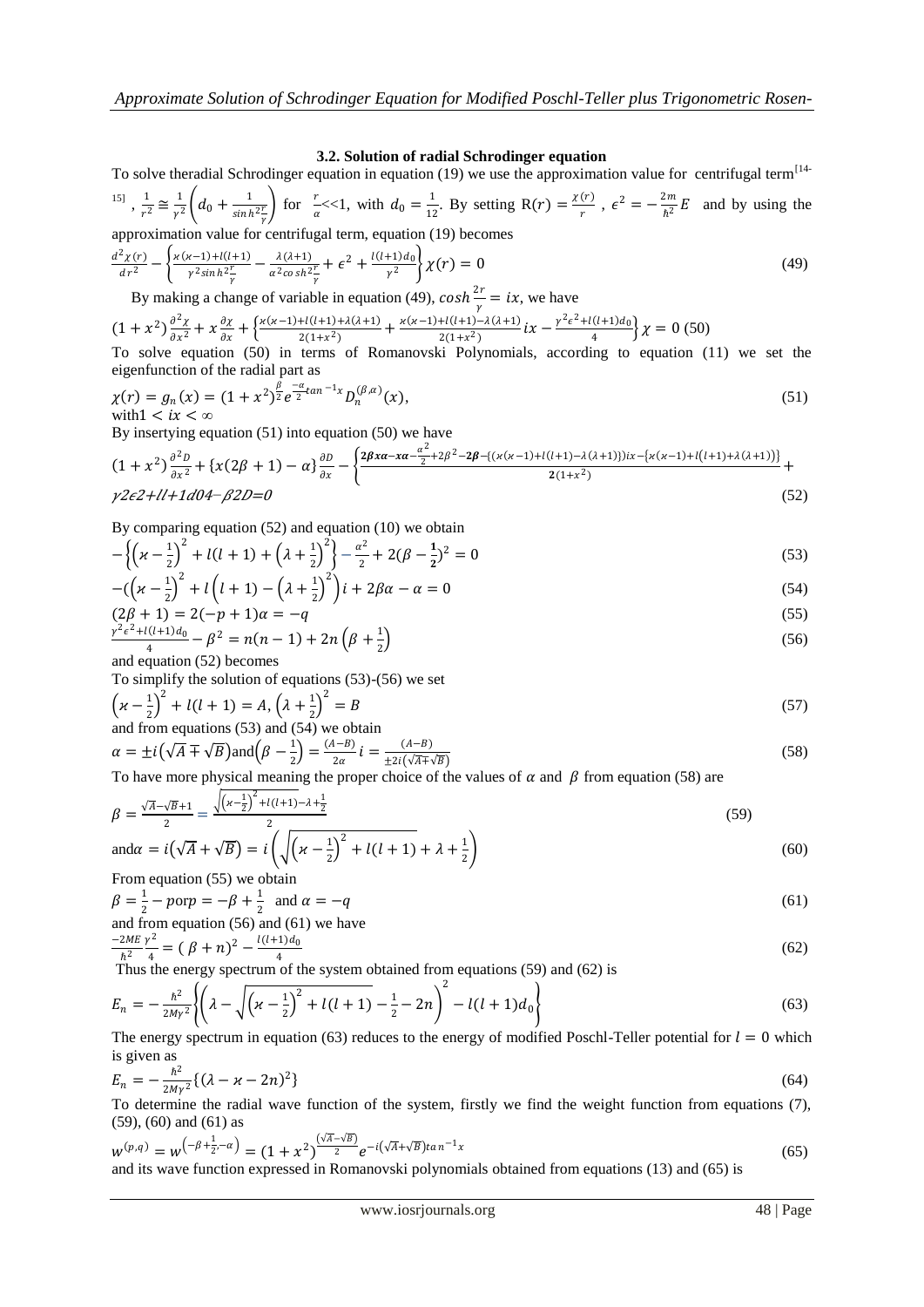*Approximate Solution of Schrodinger Equation for Modified Poschl-Teller plus Trigonometric Rosen-*

$$
R_n^{\left(-\beta+\frac{1}{2},-\alpha\right)}(x) = \frac{1}{(1+x^2)^{\frac{(\sqrt{A}-\sqrt{B})}{2}}e^{-i(\sqrt{A}+\sqrt{B})\tan^{-1}x}}\frac{d^n}{dx^n}\left\{ \left(1+x^2\right)^{\frac{(\sqrt{A}-\sqrt{B})}{2}+n}e^{-i(\sqrt{A}+\sqrt{B})\tan^{-1}x} \right\}
$$
(66)

By inserting equations (59), (60) and (61) into equation (51) we obtain the eigenfunction as  $\chi(r) = g_n(x) = (1 + x^2)^{\frac{(\sqrt{A} - \sqrt{B}) + 1}{4}} e^{-\frac{i}{2}(\sqrt{A} + \sqrt{B})\tan^{-1}x} R_n^{(-\beta + \frac{1}{2}, -\alpha)}$ 

$$
\chi(r) = g_n(x) = (1 + x^2)^{-4} e^{-\frac{1}{2}(x + y^2) \sinh(x - x)} R_n^{\sqrt{2}}(x)
$$
\nTo observe the orthogonality integral of Romanovski polynomials, equation (67) is rewritten

$$
\chi(r) = \frac{1}{\sqrt{\frac{d\cos\left(\pi r - 1\right)\left(\frac{r}{\alpha}\right)}{dx}}}\sqrt{(1+x^2)^{\frac{\left(\sqrt{A}-\sqrt{B}\right)}{2}}}e^{-i\left(\sqrt{A}+\sqrt{B}\right)\tan^{-1}x}R_n^{\left(-\beta+\frac{1}{2},-\alpha\right)}(x)
$$
\n
$$
\text{where}\frac{dr}{r} = \gamma\frac{d\cos\left(\pi r - 1\right)\left(\frac{r}{\alpha}\right)}{r} = \frac{\gamma}{\sqrt{1-x^2}}\tag{68}
$$

where $\frac{dr}{dx}$  $- r$  $\overline{dx}$ =  $\sqrt{1+x^2}$ 

The orthogonality integral of radial wave functions that will produce the orthogonality integral of Romanovski polynomials given as

$$
\int \chi_n(r)\chi_n(r)dr = \int_0^{\infty} R_n(r)R_{n'}(r)r^2 dr
$$
  
=  $\gamma \int_1^{\infty} (1+x^2)^{\frac{(\sqrt{A}-\sqrt{B})}{2}} e^{-i(\sqrt{A}+\sqrt{B})\tan^{-1}x} R_n^{(-\beta+\frac{1}{2}-\alpha)}(x)R_{n'}^{(-\beta+\frac{1}{2}-\alpha)} dx$   
The integral in equation (69) will be convergent only if  $n+n' < -(\sqrt{A}-\sqrt{B}+1)$  (69)

$$
\text{or} 2n < \lambda - \sqrt{\left(\varkappa - \frac{1}{2}\right)^2 + l(l+1)} - \frac{1}{2} \tag{70}
$$
\nwhere *n* is the degree of the polynomial which is zero. Fourier (70) shows the condition that

where *n* is the degree of the polynomials which is non-negative integer. Equation (70) shows the condition that the number of Romanovski polynomials that are orthogonal is finite. Construction of Romanovski Polynomial

The first four Romanovski Polynomials for radial wave functions obtained using equation (66) are

$$
R_0^{\left(-\beta + \frac{1}{2}, -\alpha\right)}(x) = 1\tag{71}
$$

$$
R_1^{(-\beta + \frac{1}{2}, -\alpha)}(x) = (\sqrt{A} - \sqrt{B} + 2)x - i(\sqrt{A} + \sqrt{B})
$$
\n(72)

$$
R_2^{(-\beta + \frac{1}{2}, -\alpha)}(x) = \left[ (\sqrt{A} - \sqrt{B} + 4)(\sqrt{A} - \sqrt{B} + 3)x^2 - 2ix(\sqrt{A} + \sqrt{B})(\sqrt{A} - \sqrt{B} + 3) - (\sqrt{A} + \sqrt{B})^2 + (73)\sqrt{A}\right]
$$
\n
$$
A - B + 4
$$
\n(73)

#### Table 2.Romanovski Polynomial and the corresponding radial wave function for  $n_1 = 1,2$  and  $m = 1,2$  $v, \mu = 0, 2, 2, \lambda = 8; \varkappa = 2$

| N <sub>0</sub> | n <sub>I</sub> | $\boldsymbol{m}$ | $\boldsymbol{\nu}$ | $\mu$          | l              | $\lambda$ | $\boldsymbol{\varkappa}$ | $n_r$          | Romanovski                                 | Radial wave function, $\chi(r)$                                                         |
|----------------|----------------|------------------|--------------------|----------------|----------------|-----------|--------------------------|----------------|--------------------------------------------|-----------------------------------------------------------------------------------------|
|                |                |                  |                    |                |                |           |                          |                | Polynomials                                |                                                                                         |
|                |                |                  |                    |                |                |           |                          |                | $R_n^{(-\beta + \frac{1}{2}, -\alpha)}(x)$ |                                                                                         |
| 1              | 1              | 1                | $\theta$           | $\Omega$       | $\overline{2}$ | 8         | 2                        | $\Omega$       |                                            | $i^{3.36}2^{-2.32}sinh^{3.36}$ – $cosh^{-8}$ –                                          |
|                |                |                  |                    |                |                |           |                          | 1              | $-3.63x-11.37i$                            | $i^{4.36}2^{-2.32}sinh^{3.36}\frac{r}{v}cosh^{-8}\frac{r}{v}(3.63cos)$                  |
|                |                |                  |                    |                |                |           |                          |                |                                            | $-11.37$                                                                                |
|                |                |                  |                    |                |                |           |                          | $\overline{2}$ | $4.29x^2$<br>$+59.8ix$                     | $i^{3.36}2^{-2.32}sinh^{3.36}\frac{r}{v}cosh^{-8}\frac{r}{v}(-4.29c)$                   |
|                |                |                  |                    |                |                |           |                          |                | $-130.9$                                   | + 59.8 $cosh \frac{2r}{v} - 130.9$                                                      |
| 2              | 1              | 1                | 2                  | $\Omega$       | 3.65           | 8         | $\mathfrak{D}$           | $\Omega$       | 1                                          | $i^{4.88}2^{-1.56}sinh^{4.88}\frac{r}{\pi}cosh^{-8}\frac{r}{\pi}$                       |
|                |                |                  |                    |                |                |           |                          | 1              | $-2.12x$<br>$-12.88i$                      | $i^{5.88}2^{-1.56}sinh^{4.88}\frac{r}{\nu}cosh^{-8}\frac{r}{\nu}(2.12cos\frac{r}{\nu})$ |
|                |                |                  |                    |                |                |           |                          |                |                                            | $-12.88$                                                                                |
| 3              | 1              | 1                | $\theta$           | $\overline{2}$ | 1.4            | 8         | 2                        | $\Omega$       | $\overline{1}$                             |                                                                                         |
|                |                |                  |                    |                |                |           |                          |                |                                            | $i^{2.88}2^{-1.56}sinh^{2.88}$ $-cosh^{-8}$                                             |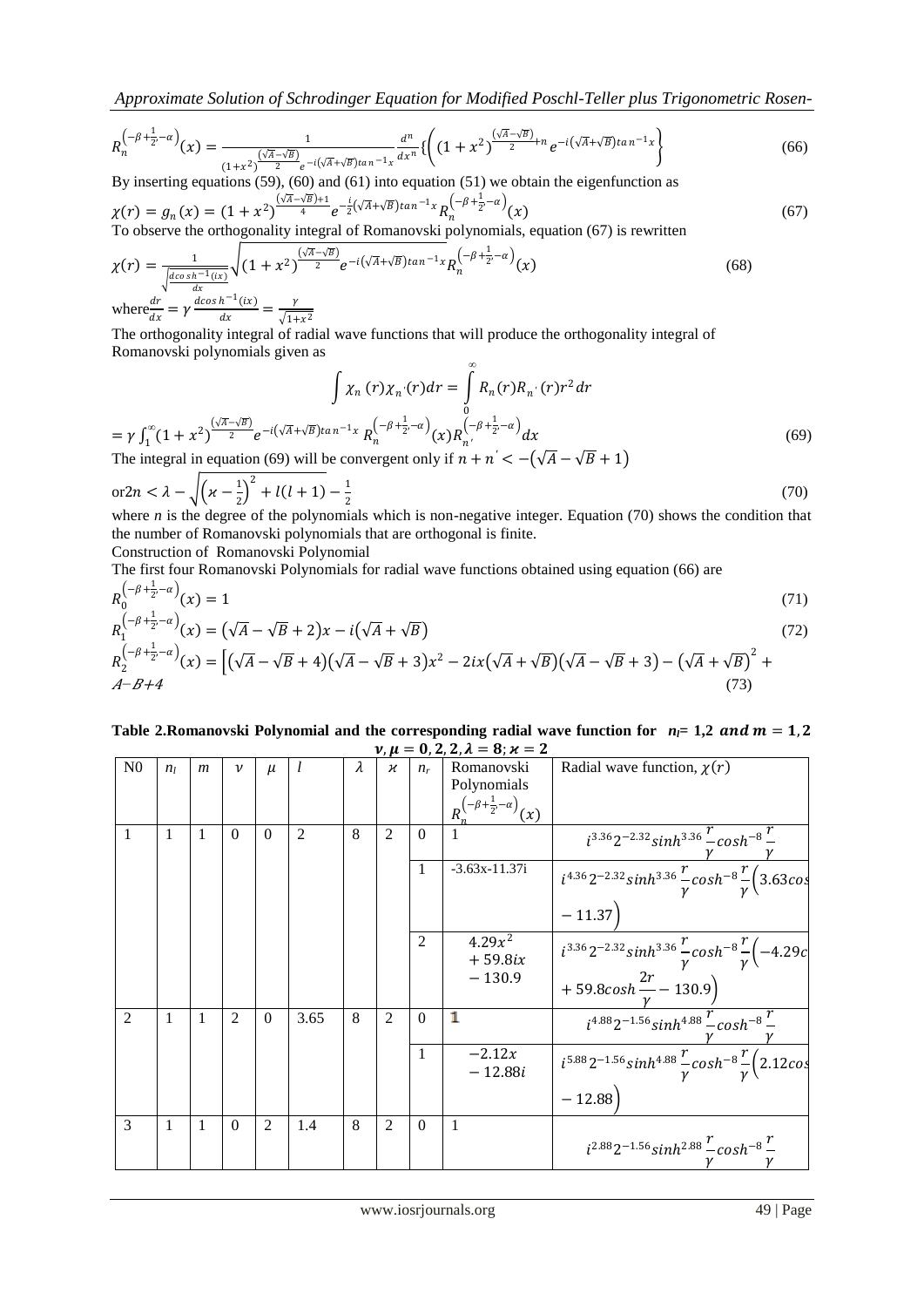|                                                                                                                                                                                                                      |                |              |          |                |      |   |                | 1              | $-4.13x$<br>$-10.87i$   | $i^{3.88}2^{-1.56}sinh^{2.88}\frac{r}{\gamma}cosh^{-8}\frac{r}{\gamma}\left(4.13cos\right)$                                                                                    |
|----------------------------------------------------------------------------------------------------------------------------------------------------------------------------------------------------------------------|----------------|--------------|----------|----------------|------|---|----------------|----------------|-------------------------|--------------------------------------------------------------------------------------------------------------------------------------------------------------------------------|
|                                                                                                                                                                                                                      |                |              |          |                |      |   |                |                |                         | $-10.87$                                                                                                                                                                       |
|                                                                                                                                                                                                                      |                |              |          |                |      |   |                | $\overline{2}$ | $6.67x^2$<br>$+68.05ix$ | $i^{2.88}2^{-1.56}sinh^{2.88}\frac{r}{\gamma}cosh^{-8}\frac{r}{\gamma}(-6.67c)$                                                                                                |
|                                                                                                                                                                                                                      |                |              |          |                |      |   |                |                | $-120.3$                | + 68.05 $cosh \frac{2r}{\gamma}$ – 120.3)                                                                                                                                      |
| $\overline{4}$                                                                                                                                                                                                       | $\mathbf{1}$   | -1           | 2        | $\overline{2}$ | 3.62 | 8 | $\overline{c}$ | $\Omega$       | $\mathbf{1}$            | $i^{4.86}2^{-1.57}sinh^{4.86}\frac{r}{\pi}cosh^{-8}\frac{r}{\pi}$                                                                                                              |
|                                                                                                                                                                                                                      |                |              |          |                |      |   |                | $\mathbf{1}$   | $-2.14x$<br>$-12.86i$   | $i^{5.86}2^{-1.57}sinh^{4.86}\frac{r}{\nu}cosh^{-8}\frac{r}{\nu}(2.14cos$                                                                                                      |
|                                                                                                                                                                                                                      |                |              |          |                |      |   |                |                |                         | $-12.86$                                                                                                                                                                       |
| $\overline{5}$                                                                                                                                                                                                       | $\overline{1}$ | 2            | $\Omega$ | $\Omega$       | 3    | 8 | $\overline{c}$ | $\Omega$       | $\overline{1}$          | $i^{4.28}2^{-1.86}sinh^{4.28}$ – $cosh^{-8}$ –                                                                                                                                 |
|                                                                                                                                                                                                                      |                |              |          |                |      |   |                | $\mathbf{1}$   | $-2.72x$<br>$-12.28i$   | $i^{5.28}2^{-1.86}sinh^{4.28}\frac{r}{v}cosh^{-8}\frac{r}{v}(2.72cos)$                                                                                                         |
|                                                                                                                                                                                                                      |                |              |          |                |      |   |                |                |                         | $-12.28$                                                                                                                                                                       |
| 6                                                                                                                                                                                                                    | 2              | $\mathbf{1}$ | $\Omega$ | $\Omega$       | 3    | 8 | $\overline{2}$ | $\Omega$       | $\overline{1}$          |                                                                                                                                                                                |
|                                                                                                                                                                                                                      |                |              |          |                |      |   |                | $\mathbf{1}$   | $-2.72x$<br>$-12.28i$   | $\frac{i^{4.28}2^{-1.86}sinh^{4.28}\frac{r}{\gamma}cosh^{-8}\frac{r}{\gamma}}{i^{5.28}2^{-1.86}sinh^{4.28}\frac{r}{\gamma}cosh^{-8}\frac{r}{\gamma}(2.72cos\frac{r}{\gamma})}$ |
|                                                                                                                                                                                                                      |                |              |          |                |      |   |                |                |                         | $-12.28$                                                                                                                                                                       |
| $R_3^{\left(-\beta+\frac{1}{2},-\alpha\right)}(x) = \left[ (\sqrt{A}-\sqrt{B}+6)(\sqrt{A}-\sqrt{B}+5)(\sqrt{A}-\sqrt{B}+4)x^3 - 3ix^2(\sqrt{A}+\sqrt{B})(\sqrt{A}-\sqrt{B}+4)x^2 - 3ix^2(\sqrt{A}+2\sqrt{B})\right]$ |                |              |          |                |      |   |                |                |                         |                                                                                                                                                                                |
| 5A- B+4- 3xA- B+4A+B2- A- B+6+iA+B2- 3A- 3B+16A+B                                                                                                                                                                    |                |              |          |                |      |   |                |                |                         |                                                                                                                                                                                |

(74)

By setting  $l = 0$  in equation (67) we obtain the wave function of modified Poschl-Teller potential, equation (70) becomes  $2n_r < -\varkappa + \lambda$ , and for  $n_r = 0$  we obtain the ground state wave function for modified Poschl-Teller potential given as

$$
\chi_{00}(r) = (1 - \cosh^2 \frac{2r}{\gamma})^{\frac{\gamma - \frac{1}{2} - \lambda + \frac{1}{2}}{4}} e^{-i\frac{(\gamma + \lambda)}{2} \tan^{-1} x} = C \left(\sinh \frac{r}{\gamma}\right)^{\gamma} \left(\cosh \frac{r}{\gamma}\right)^{-\lambda}
$$
(75)

where 
$$
\tan^{-1} x = -\text{itanh}^{-1} \left( \cosh \frac{2r}{\gamma} \right) = \frac{-i}{2} \ln \left( \frac{1 + \cosh \frac{2r}{\gamma}}{1 - \cosh \frac{2r}{\gamma}} \right)
$$
 (76)

The lowest wave function or the ground state wave function expressed in equation (75) is in agreement with the result determined using SUSY QM and NU method.

 For *l*-wave, the values of *l* depend on the value of the trigonometric Rosen-Morse potential's parameters as shown in equations (36) and (58). The *l-*waves are obtained by using equations (36), (58), (66), (67), and applying the condition in equation (70) for finite Romanovski polynomial. The number of Romanovski polynomials for radial wave function that are orthogonal depend on the values of the parameters of both potentials and the degree of Romanovski polynomial for angular wave function and the original quantum magnetic number, m. Table 2 shows the Romanovski polynomials for radial wave function with and without the presence of Rosen-Morse non-central potential that are orthogonal.

The values of  $n_r = 0$ , 1, and 2 obtained by inserting the values of the parameters ,  $\lambda$ , and  $\alpha$ , that are listed in the first row of Table 2 into equation (70), for  $\lambda = 8$  and  $\varkappa = 2$ , therefore we get three orthogonal radial wave function corresponding to three values of *nr.* as shown at the first three sub-rows at the last right column, and the values of parameters  $l = 3.65$ ,  $\lambda = 8$  and  $\lambda = 2$  as listed at the second row give the values of  $n = 0.1$ . These two examples show that any set of parameters determine the number of Romanovski polynomials that are orthogonal, therefore there is limit number of the orthogonal wave function or the number of orthogonal wave function is finite.

### **IV. Conclusion**

The Schrodinger equation for modified Poschl-Teller potential with simultaneously the presence of Rosen-Morse non-central potential is solved approximately using Romanovski polynomial. The energy